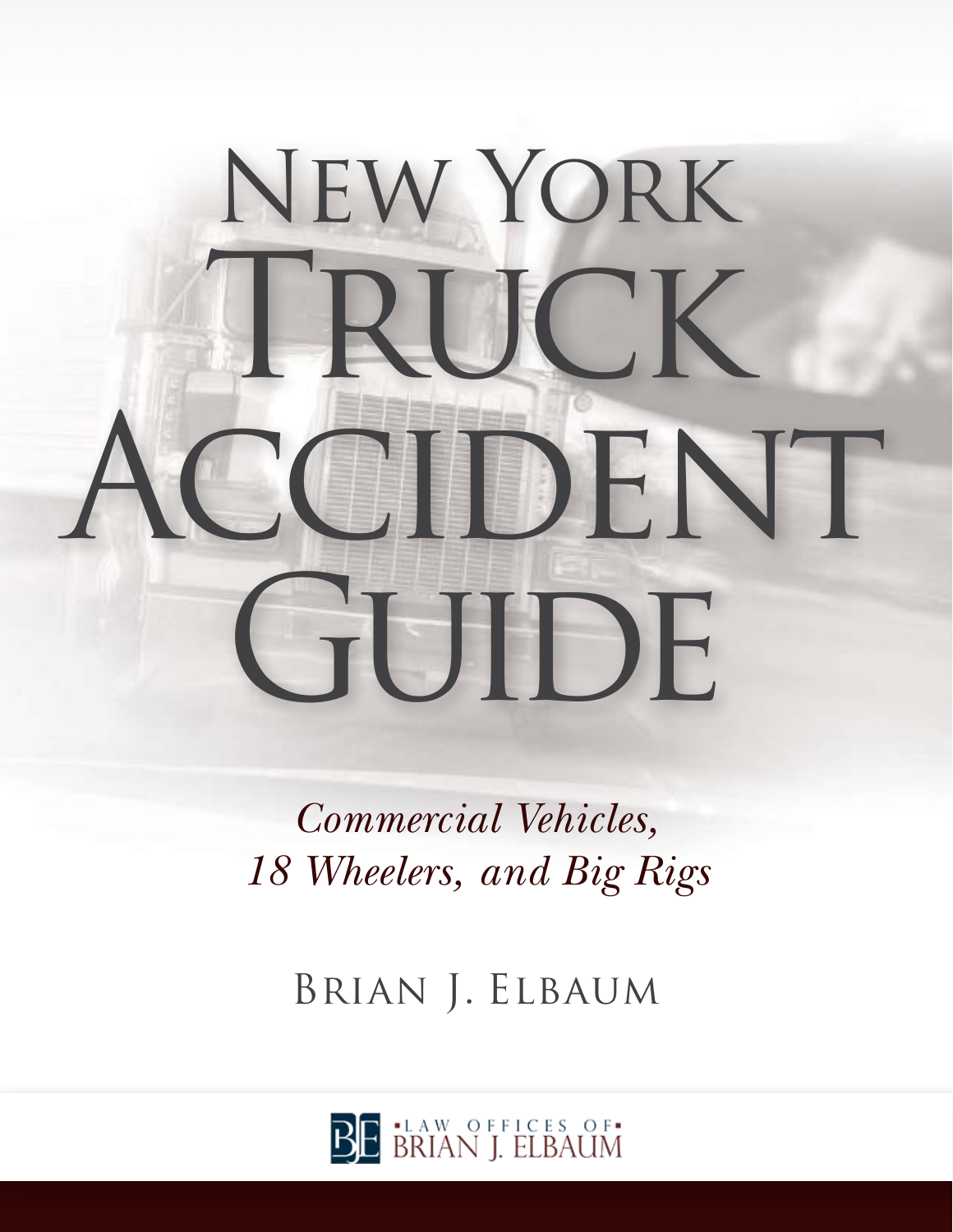

Commercial trucking accidents can have devastating consequences for victims. These accidents can result in serious injury or loss of life. Often, victims don't know who to turn to for help. A New York truck accident lawyer helps victims recover the compensation they rightfully deserve.

Accidents involving commercial trucks are one of the most devastating types of motor vehicle accidents. In fact, according to the National Highway Traffic Safety Association, trucking accidents result in 4,000 deaths per year in the U.S.

Sadly, truck accidents are often avoidable and caused by negligent truck drivers and trucking companies. Overtired or intoxicated drivers, unsafe equipment, and failure to adhere to traffic safety regulations are some of the most common causes of this devastating type of accident.

If you were involved in a trucking accident, you're probably scared, in immense pain, or recovering from serious injury. You likely don't know who to trust, or what your legal options are. We can help. Our New York truck accident lawyers can help you fight for the maximum compensation to ensure you recover physically, financially, and emotionally from your injuries.

## DO I NEED TO HIRE A NEW YORK TRUCK ACCIDENT LAWYER?

After an accident, victims have many legal options for recovering compensation. They can file insurance claims, seek settlements with the trucking company, or file a lawsuit against a negligent party. Fighting for and successfully winning compensation requires in-depth legal expertise.

Our New York truck accidents lawyers have years of experience working with these types of cases. We can help you investigate your accident, find evidence of negligence, and fight for fair compensation for your injuries. Our team will also

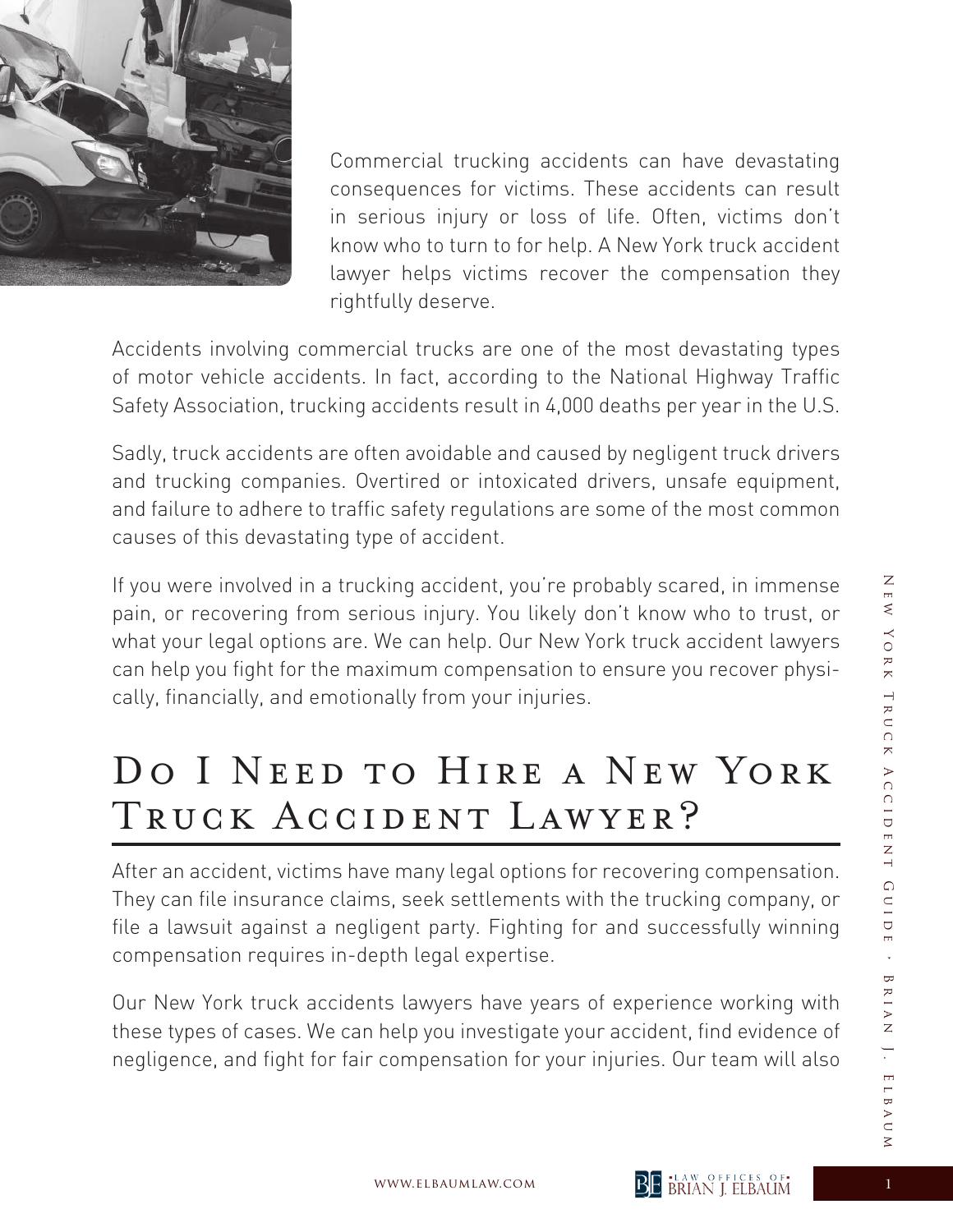protect you from the unfair and aggressive behavior of the trucking company's lawyers and insurers.

The majority of trucking companies in the U.S. are protected by multi-milliondollar insurance policies and high-powered legal departments. They often bully and push victims into accepting unfair compensation offers. When you hire a New York truck accident lawyer, your attorney handles all of these negotiations, so you can focus on your recovery.

When you hire our legal team, we will help you:

- » Investigate the accident
- » Reconstruct the scene with the help of experts
- » Collect black box data from the truck
- » Investigate FMCSR violations
- » Determine if traffic laws were violated
- » File claims on your behalf
- » File lawsuits, if this is a legal avenue you choose to pursue

Bottom line, your attorney's primary goal is serving your needs, defending you against unjust behavior, and fighting for the maximum amount of compensation that you rightfully deserve.

## WHO CAUSED YOUR ACCIDENT?

Truck drivers and trucking companies must meet stringent safety regulations. These rules are put in place to protect fellow motorists on the road. Unfortunately, the industry often bends the rules, pushing drivers to work long hours, putting off scheduled maintenance, or failing to properly train their workers.



Ζ

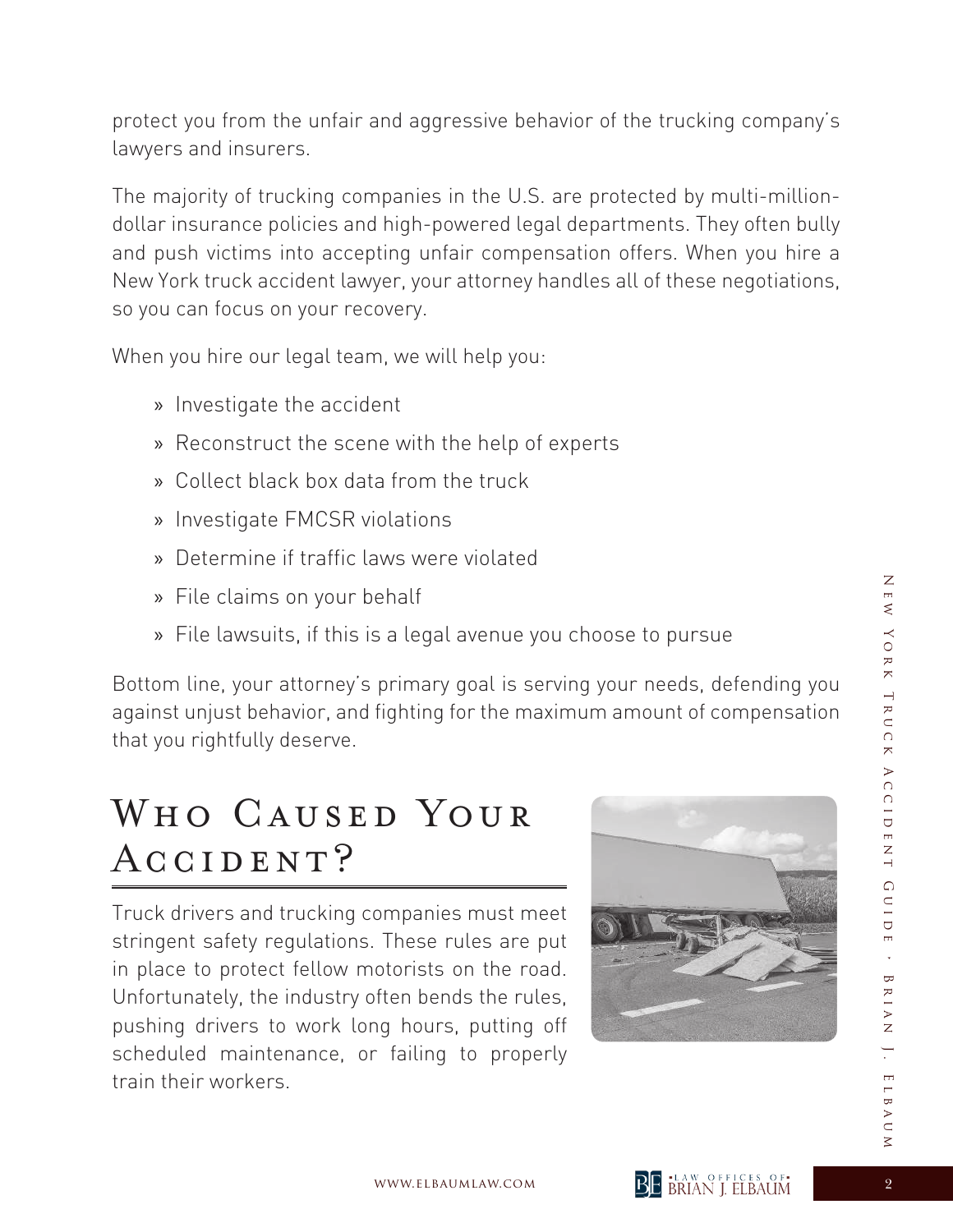This negligence can have serious and life-altering consequences for victims. Ultimately, if someone's negligence led to your accident, you have a strong case for compensation. Some of the most common causes of trucking accidents include:

- » Overtired drivers
- » Intoxicated driving
- » Failure to adhere to traffic safety laws
- » Unsafe lane changes or sudden stops
- » Failure to conduct scheduled maintenance
- » Failure to properly train CDL drivers

Our legal team has extensive experience investigating trucking accidents. We'll collect evidence, speak with witnesses, and investigate the driver, vehicle and trucking company to determine if negligence caused your accident. Our goal is to help you build the strongest case possible.

## Insurance Companies Are Not YOUR FRIENDS

After an accident, you may hear from insurers and attorneys for the trucking company. You're not legally obligated to talk with them. In fact, we recommend that you do not. Instead, we recommend that you contact a qualified New York truck accident lawyer.

Insurance companies do not have your best interests in mind. They care about the bottom line most. Therefore, they may delay, ignore, or outright deny your insurance claims. And the attorneys for the at-fault party will seek to undercut your case.

You should contact an attorney before calling your own insurance company too. You might be their client, but still, they may not have your best interests in mind. A lawyer helps protect you against unfair settlement offers.

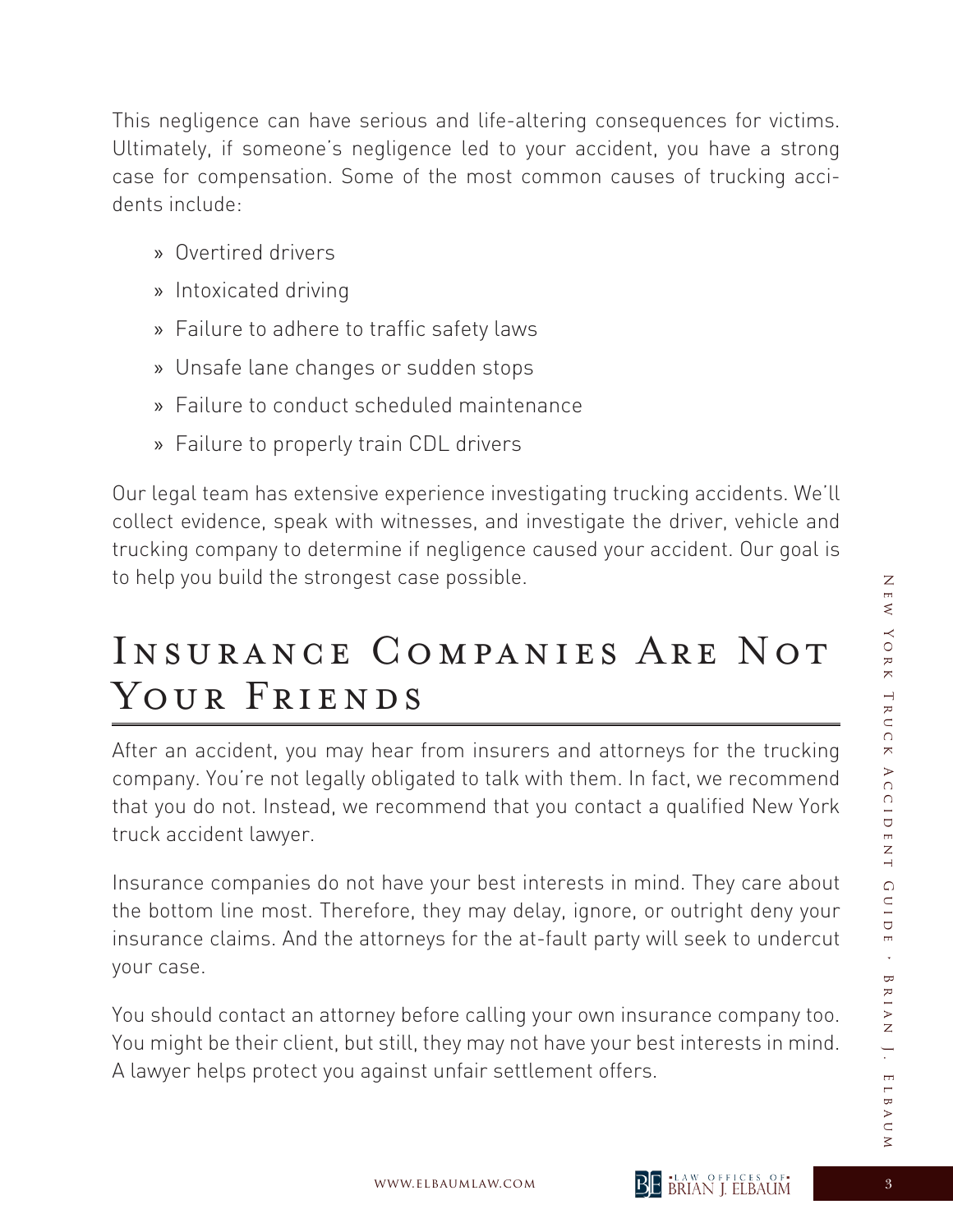## WHAT TO DO IF YOU WERE INVOLVED IN an Accident

In the immediate aftermath of a trucking accident, you may be fighting for your life, in immense pain, and in severe shock. In the days following the accident, you may not know where to turn or who you can trust. There are steps we recom-



mend you take to protect your rights and your safety. If you were involved in a truck accident, we recommend you:

- » Seek Medical Attention Your safety and the safety of your passengers should be your number one concern. If you are able to, call 911. Witnesses or other involved parties are responsible for calling for help, if you cannot call 911.
- » Get Out of Harm's Way If you are located in way of oncoming traffic, you should seek a safe space within viewing distance of the scene.
- » Collect Evidence If you are able to, take photos and videos of the accident scene. Record any details about the accident you remember, as well road conditions. Also, take photos of your vehicle and collect witness contact information.
- » Talk with Investigators If you do not require medical attention, you can talk with investigators. Provide any details you can about the accident. But DO NOT admit fault.
- » Avoid Admitting Fault Investigators and insurance companies may want your opinion on who caused the accident. You should not admit fault. This can hurt your case, even if you improperly implicate yourself.
- » Seek Legal Advice A New York truck accident lawyer can help you manage the legal process and fight for the

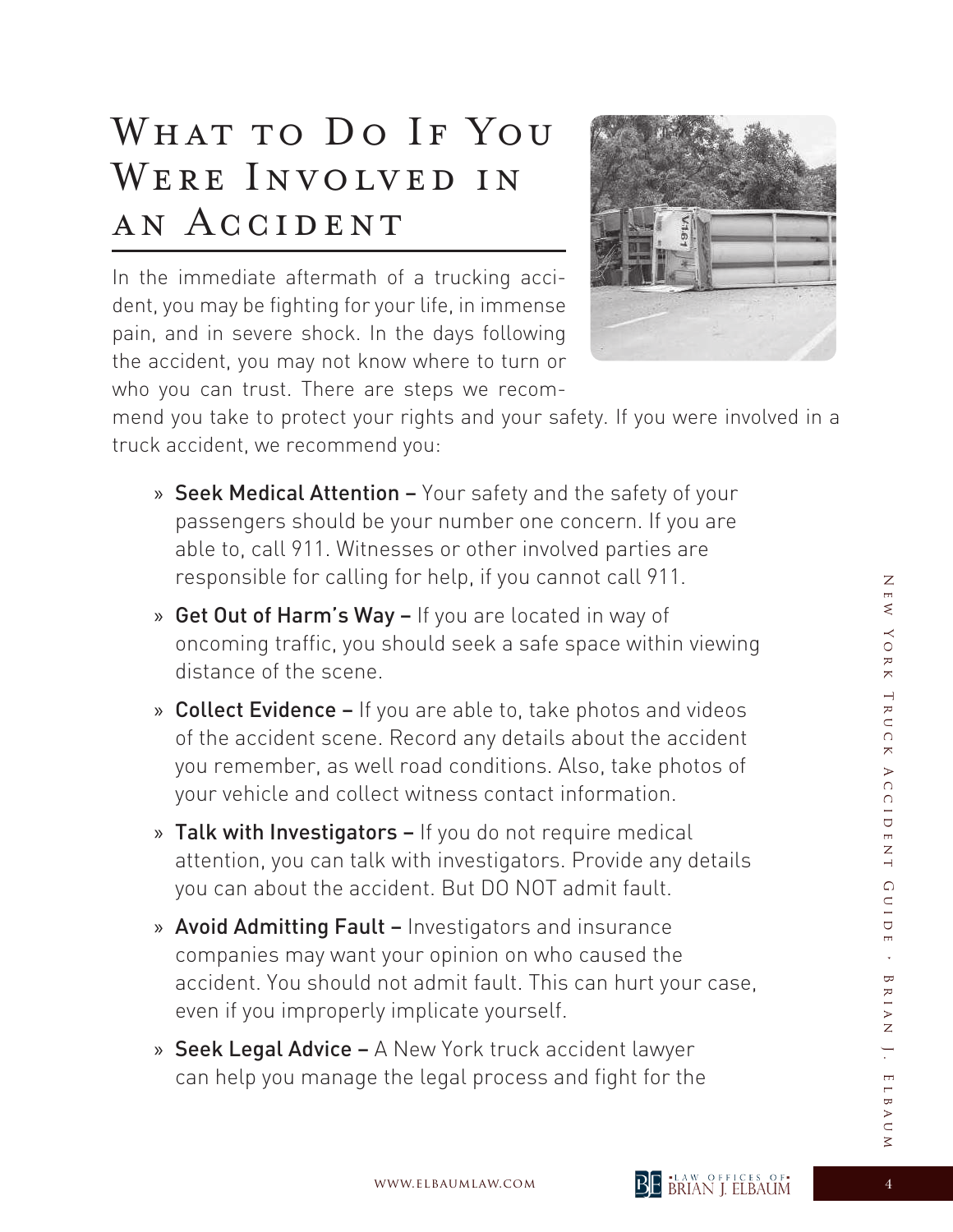maximum compensation. Contact an attorney as soon as possible after your accident.



#### TYPES OF Compensation Available for VICTIMS

After an accident, victims face many new challenges – both physical, emotional, and financial. For example, paying for medical bills can become

an overwhelming burden, and lost wages from time away from work can add financial stress.

Compensation is available for victims for any and all costs related to their accidents. These accidents can cause financial and non-financial burdens, including lost wages, loss of earning capacity, and pain and suffering. Your lawyer will help you fight for any and all compensation, including to help pay for:

- » Medical bills, rehabilitation costs
- » Lost wages, lost earning capacity
- » Emotional distress
- » Pain and suffering
- » Loss of consortium
- » Loss of normal life
- » Disability or disfigurement

Ultimately, you have the right to fair compensation. Your attorney's job is to fight for the maximum amount to help you recover emotionally and financially.

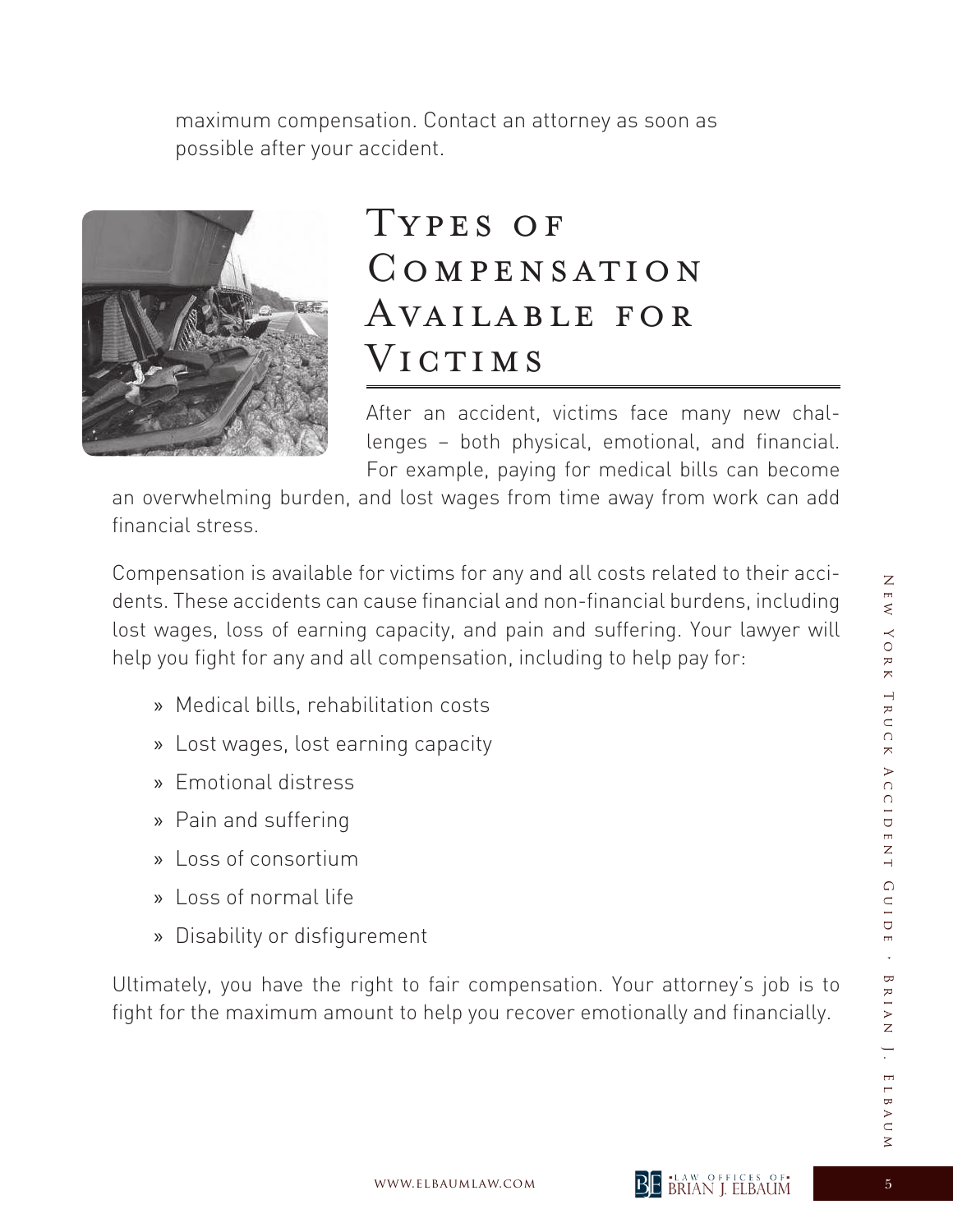

## FREQUENTLY ASKED QUESTIONS | New York Truck Accident Guide

### *How Do I Choose the Best Attorney for My Claim?*

If you were involved in a truck accident in New York, you need to seek competent counsel. The one thing you want to know is that attorney has experience in personal injury litigation; that's very important. An attorney that does divorce work is not going to be of use to you. An attorney who does estate work is not going to be of use to you. You want an attorney whose focus of their practice is personal injury litigation.

That's not all; you want to feel comfortable with that attorney. You want to sit down with that attorney, and talk with that attorney, and ask questions. I believe that there's a marriage between the attorney and the client because the attorney and the client together are going to be moving through the process to ultimately get your recovery. You want to know that you feel comfortable with that individual. It's very important.

The third thing is that you need to look at the firm itself. Is it a big firm? Is it a small firm? With some firms, you really don't have the opportunity to speak with the attorney. You're assigned a paralegal. That may be okay to some, but I think it's important that the attorney that you choose is someone that you can have access to, that you can call and ask questions of; not just deal with the paralegal or the legal assistant.

#### *What Should I Do After an Accident?*

I got a call the other day from a client who told me that he was involved in a truck accident. He wanted to know what he should do. The first thing I told him

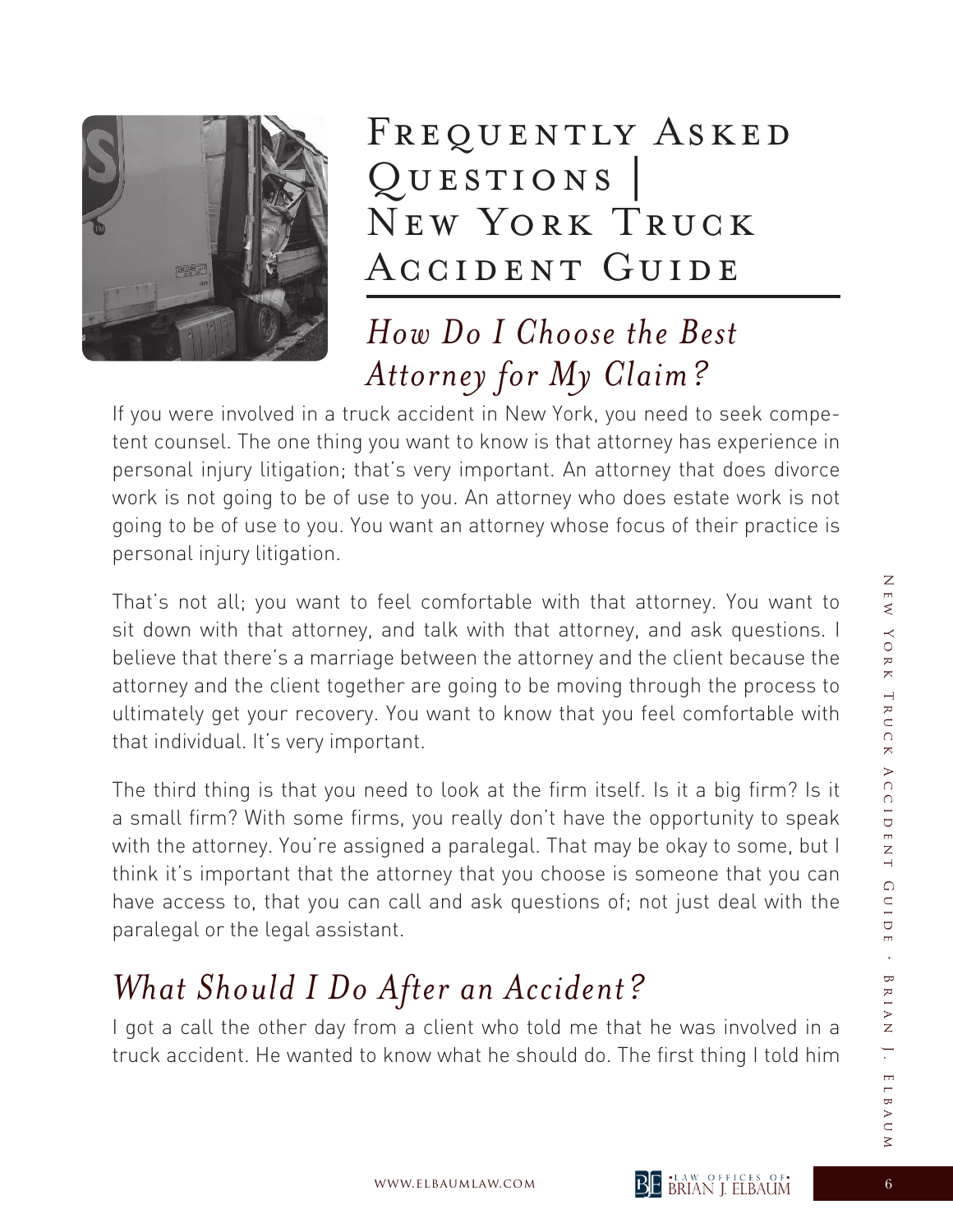to do was hang up the phone and call 911. He was at the accident scene at the time. The first thing you want to do is call 911. You want to get the police there as soon as possible and you want to get an ambulance there as soon as possible to take care of those who are injured. He called me because he was injured.

Second thing you want to do is make sure you give a proper statement; your statement as to what you saw happen at the accident scene so that the police can document that on the police report. You want to make sure that you tell the police officer at the scene and the ambulance personnel at the scene what your injuries are; that's very important. A lot of times, clients are feeling pain, but they don't say anything at the time. They wait until the next day or two days later to seek medical attention or to notify that they were injured. You want to do it at the scene of the accident.

If you're able to take photographs, if you're well enough to do that, take photographs. If you have somebody with you who is not injured, see if they can take pictures of the accident scene; that's also very important. Of course, after he called 911, he got back on the phone with me so that I could guide him through the process which is important. You need to call an attorney as early on so that attorney can guide you through the process. You should make sure that the attorney you're calling is a personal injury attorney.

#### *Should I Talk to the Insurance Companies?*

The answer is no. What you want to do is speak with your attorney and let your attorney guide you through the process.

The attorney will contact the insurance carrier. If necessary, the attorney will deal directly with the trucking company. It's not advisable for the client to speak with them. That's what you have the attorney for. The attorney will set it up and set up any statements that are necessary. Let the attorney protect your rights and let them handle that function.

#### *What Mistakes Should I Avoid After an Accident?*

I see common mistakes that people make when they're involved in truck accidents. The number one mistake is not advising either the police officer or the medical personnel at the scene that you were injured. Oftentimes, individuals

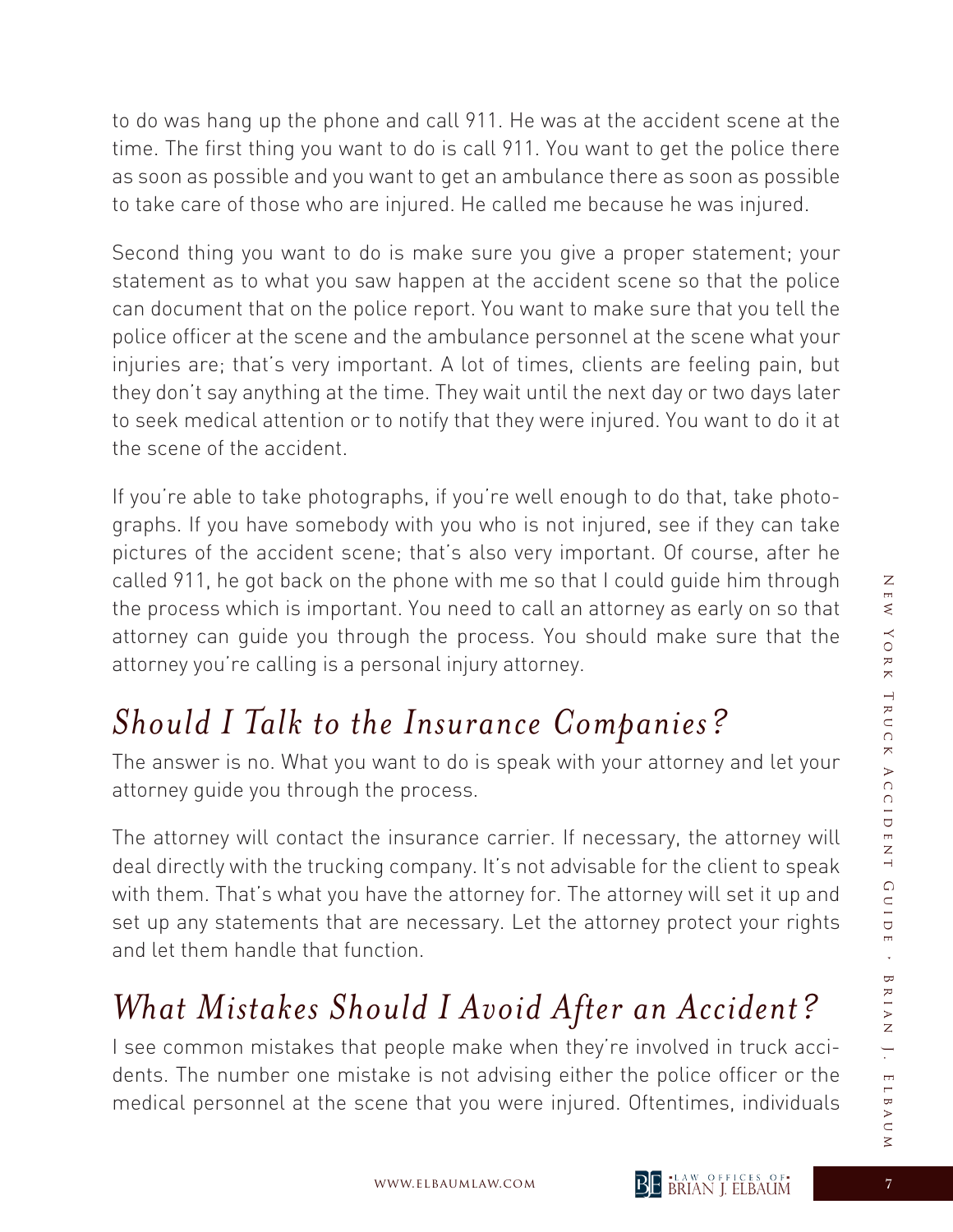may be experiencing pain, be it the shoulder, the knee, the back, the neck, but they're not saying anything. I see that as a mistake.

I see also a mistake in not calling 911. Oftentimes, nobody calls 911. They exchange information, but the police never show up, the ambulance personnel never show up, and the accident isn't documented. That can be a problem as well. I see a problem in that clients take too long to seek the advice of counsel. I had a client call me the other day who waited two months before contacting me about the accident. You want to get competent counsel to advise you as early as possible.

#### *What Steps Are Taken After My Accident?*

The first step is that you want to make sure that you get the medical bills paid. If there are lost wages, you want to make sure that you collect your lost wages. That requires notifying the insurance carrier. If you were operating the vehicle at the time or a passenger in the vehicle at time, it would be the insurance carrier that covers that vehicle. That's one step we need to take.

Another step we need to take is to notify the insurance carrier for the trucking company. We may be able to find that information on the police report. If not, we'll deal directly with the trucking company and get that information from them. Those are the initial steps.

What you need to do is get yourself healthy. That requires that you seek the medical attention that you need. If the doctors are advising you to do a, b, c, and d, then you should do a, b, c, and d. Those are the initial steps.

#### *How Much Is My Case Worth?*

It's not an easy answer. What is the extent of the injury? How early on is it in regards to the injury?

It takes a while for people to recover from an injury. We need to know what the residuals are from that injury. We need to know whether the injury is permanent or not. Those are important factors that go into play.



 $J$ . ELBAU

 $\overline{\mathbf{z}}$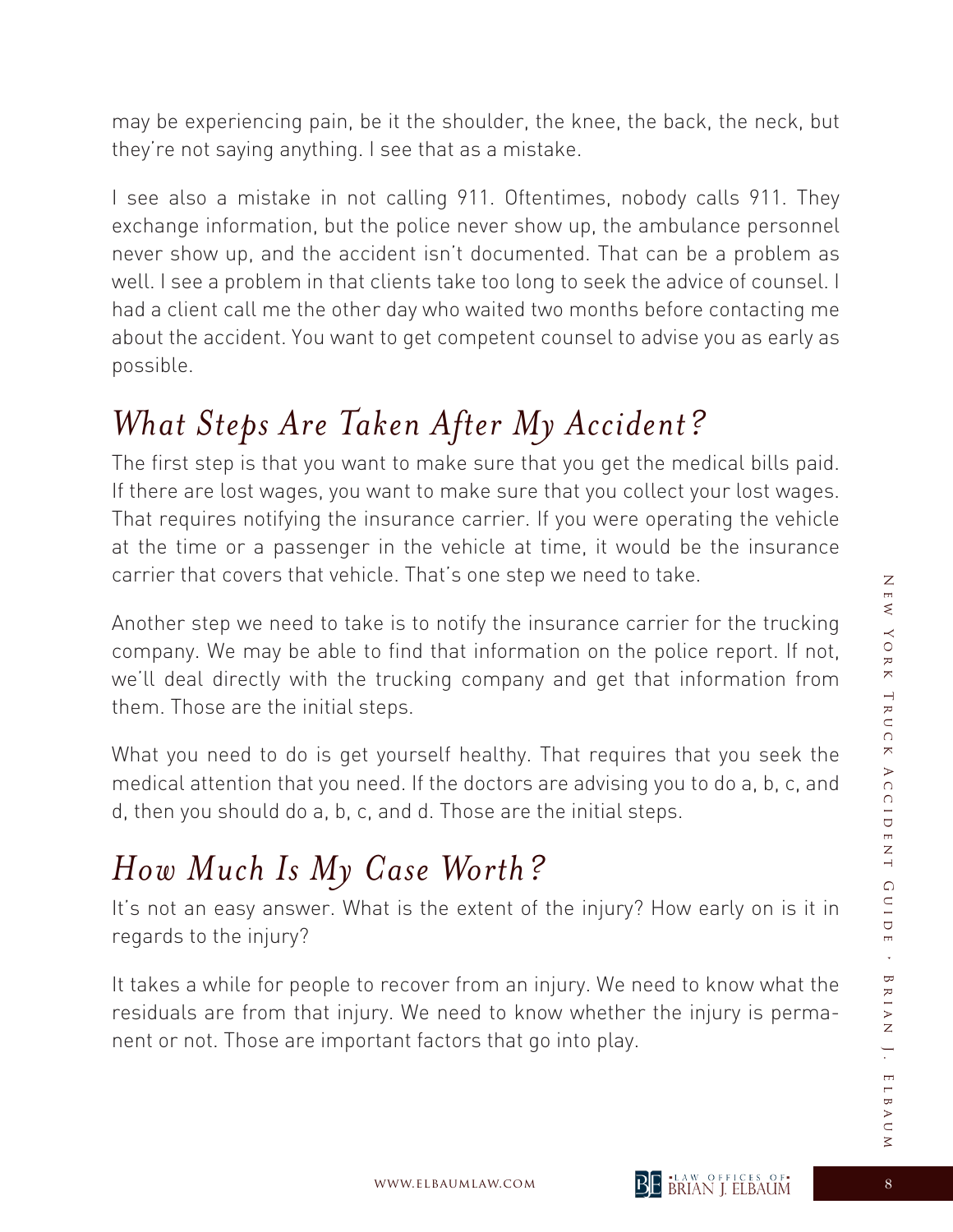Other factors that go into play is liability. Whose fault is it? Who caused the accident? There may be a dispute as to whether it was the other guy that caused the accident, but quite frankly, they could be pointing the finger at you and saying you caused the accident. Those often have to be ironed out in court. That will also go into determining the value of the case.

#### *Should I Take a Settlement Offer?*

People often ask me if it's advisable to take an offer directly from the trucking company early on after the accident occurred. I had a client call me the other day who told me that there was an offer made and wanted to know If she should accept the offer.



I asked her about the accident, how the accident happened. I asked her about her injuries. She had some significant injuries. The answer that I gave her was, "No, come to my office. Let's sit down and go through this case. Let's file a claim against the trucking company and the insurance carrier for the trucking company."

You need to have competent counsel represent you and guide you through this process. Competent counsel will get you the compensation that you're entitled to. What often happens is that the insurance company will try to get you to take an offer very early on before you've had a chance to speak with competent counsel to close out that case. What people need to be aware of or what you should understand is that if you accept an offer, you're going to be required to sign releases. Then you'll never have an opportunity to have an attorney go after the trucking company down the road.

## *How Long Does a Case Last?*

There's no easy answer. You need to first go through the healing process of your injury. We need to know if those injuries are permanent in nature. You

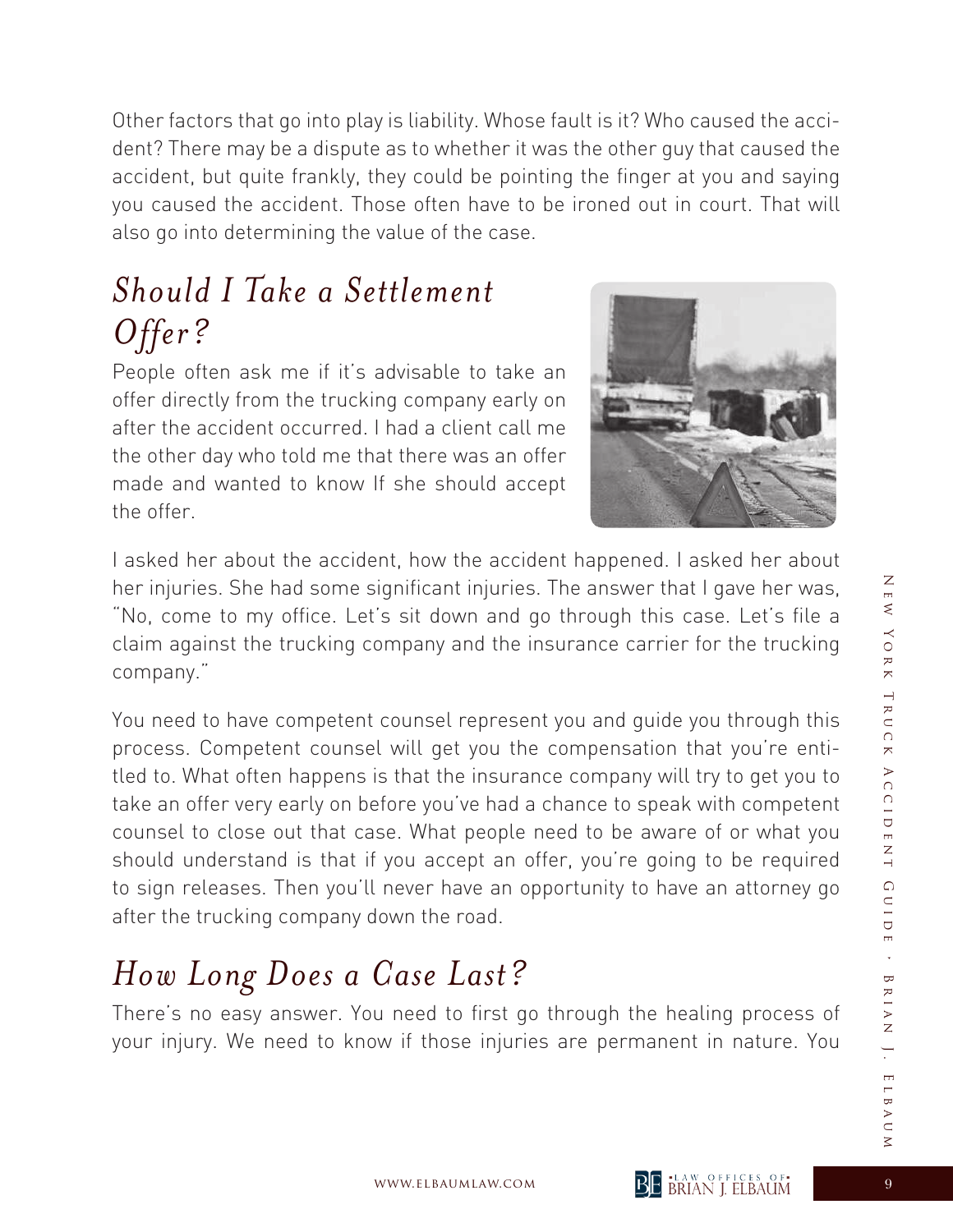don't want to resolve a case too soon because you may be losing out on value because it turns out that the injuries are permanent in nature. Those take time to discover.

It may require litigation. It may be a case that certain issues have to be ironed out in court. If it is a case that requires litigation, that could take quite some time. In litigation, it can take two to as much as five years to resolve. Very often that is required in order to get you the compensation that you're entitled to.

## *How Long Do I Have to File?*

There's more than one type of claim relevant to truck accident cases. You have your no-fault claim. That's the insurance company that's going to cover your lost wages and your medical expenses. You have to file your application for no-fault benefits as a general rule within 30 days.

Now, you have a bodily injury claim to collect for what's called your pain and suffering. For a private individual, private corporation, private entity, you have three years to bring a claim or settle. However, if it's a municipal entity, let's say it's a Department of Sanitation truck from the City of New York, you have a year and 90 days. It's important that you hire competent counsel, an attorney in New York who can guide you through the process and make sure that these filing deadlines are met.

# Call Now for a Free Case Evaluation

If you or a loved one were injured in an accident involving a semi-truck, we want to help. We offer 100% free, no-obligation case evaluations. You can contact us anytime, and we'll listen to the details of your case. Call now for a confidential consultation.

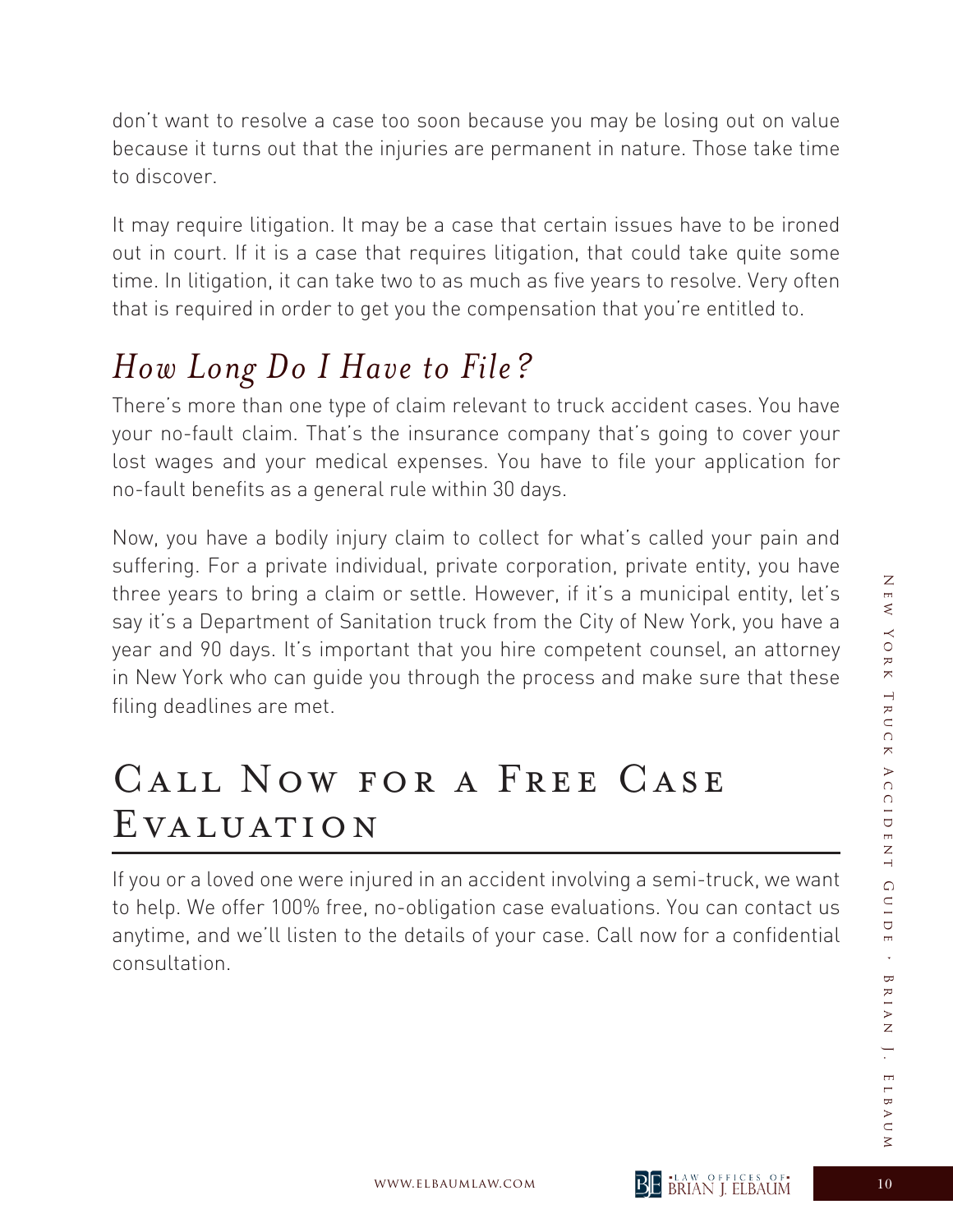

# About the Author

Brian J. Elbaum was only a few years out of law school when he decided to go out on his own in 1996.

Twenty years later, he still holds fast to the same two winning principles:

- » Making sure clients are comfortable throughout the litigation process.
- » Achieving great results by being aggressive and making the responsible party constantly uncomfortable.

## *1996*

Brian graduated from Rutgers University in 1991 and earned his law degree from Brooklyn Law School in 1994. While he had a great job at a good firm after graduating he quickly realized that he could serve clients better on his own, unburdened by the constraints of the law firm model and approach.

Brian felt so strongly in what he was doing that for his first year he was willing to work out of his apartment – a sixth floor walkup on East 37th Street & 3rd Avenue. Getting dressed every day in a full suit and tie to work from the desk in the corner of a modest one-bedroom, Brian took the cases no other attorney wanted. He quickly developed a reputation for making "lemons into lemonade," helping those personal injury clients who other attorneys couldn't.

#### *2016*

The Law Offices of Brian J. Elbaum have come a long way in 20 years. We've represented over 800 personal injury clients in Queens, Brooklyn, the Bronx, New York, Staten Island, Long Island, Upstate New York and New Jersey in cases involving construction accidents, auto accidents, slip & falls, medical/ dental malpractice, bar and nightclub assaults, product liability, and much, much more.

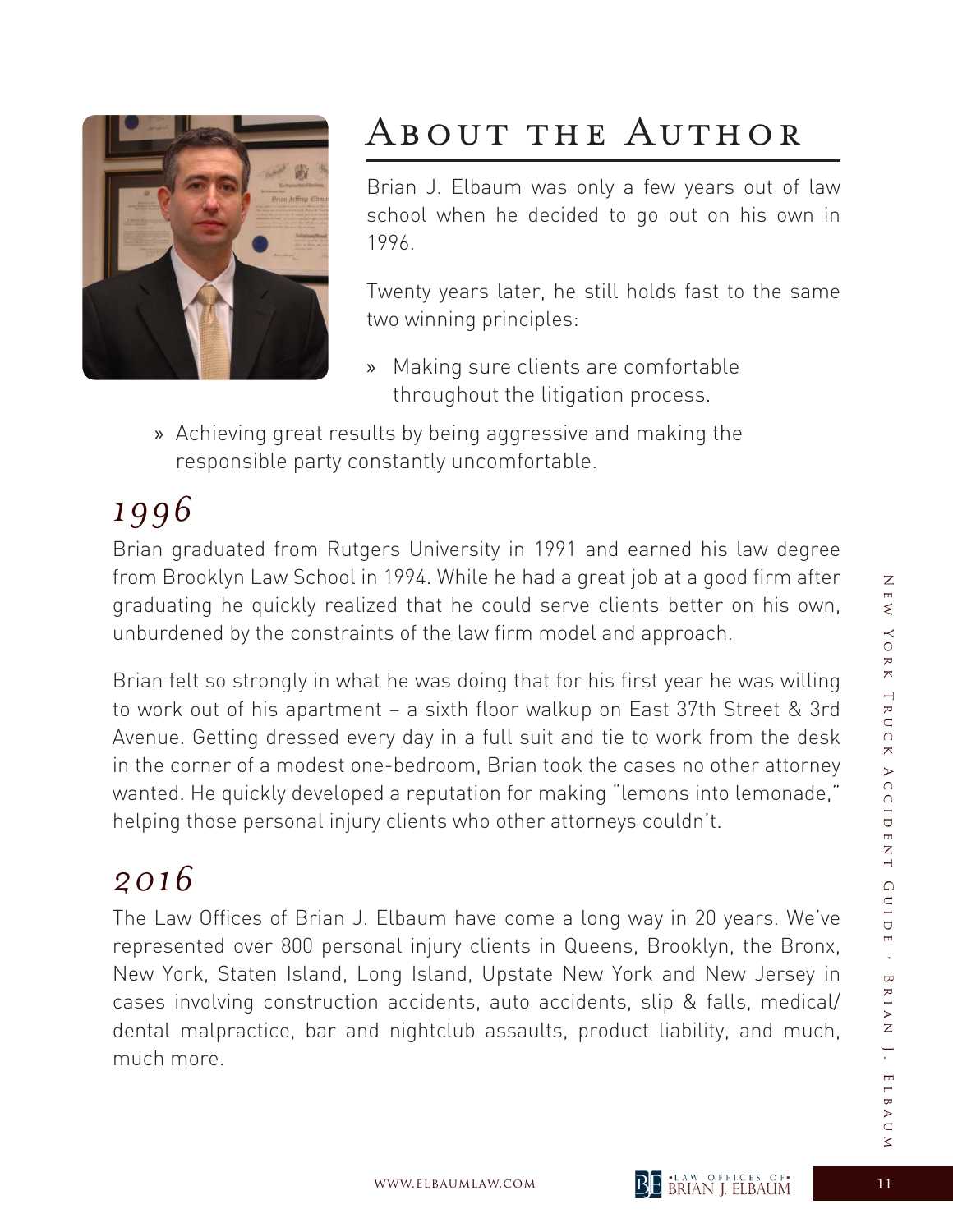We've stayed small by design, continuing to believe as we did 20 years ago that, more lawyers means more internal politics and reduced focus on the client. At our office, you know that every case will be handled personally by Brian. And we've stayed true to our philosophy, demonstrating in case after case that being tough with the adversary and compassionate with our clients is a winning combination.

Brian is licensed to practice law in New York and New Jersey as well as the federal courts. He is active in New York's legal community as a Certified Member of the New York Trial Lawyers Association, Brooklyn Bar Association, and New York County Bar Association.

# *Our Office*

The story of our office mirrors the story of New York's past twenty years. We were located in 150 Broadway on 9/11, and moved to 708 3rd Avenue until downtown was ready for business again. As soon as it was, we moved to 111 John Street – until Superstorm Sandy hit and relocated us to our current location.

Today, our office is inside the historic 11 Broadway building, just outside Bowling Green. Built 120 years ago in 1896, the Western Union branch office inside our building became a focus in the investigation into the Titanic disaster in 1912 as Senator Alden Smith sought to determine whether a message from the doomed ship had been transmitted to New York's White Star Line office next door.

Mr. Elbaum has broad experience in the areas of law practiced by the Firm and manages a team dedicated to meeting client needs. Prior to establishing the Firm, Mr. Elbaum worked for several New York law firms representing clients in cases ranging from workers' compensation to commercial litigation. He also served as a judicial intern to a New York Supreme Court Justice, investigated exchange violations as an intern at the New York Stock Exchange, and worked at an entertainment firm representing musicians. His extensive legal and business background has instilled in Mr. Elbaum a solid understanding of how to get things done in a variety of environments.

Mr. Elbaum once held the position of Vice President at an insurance company, for which he provided advisory services. This position has enabled him to gain

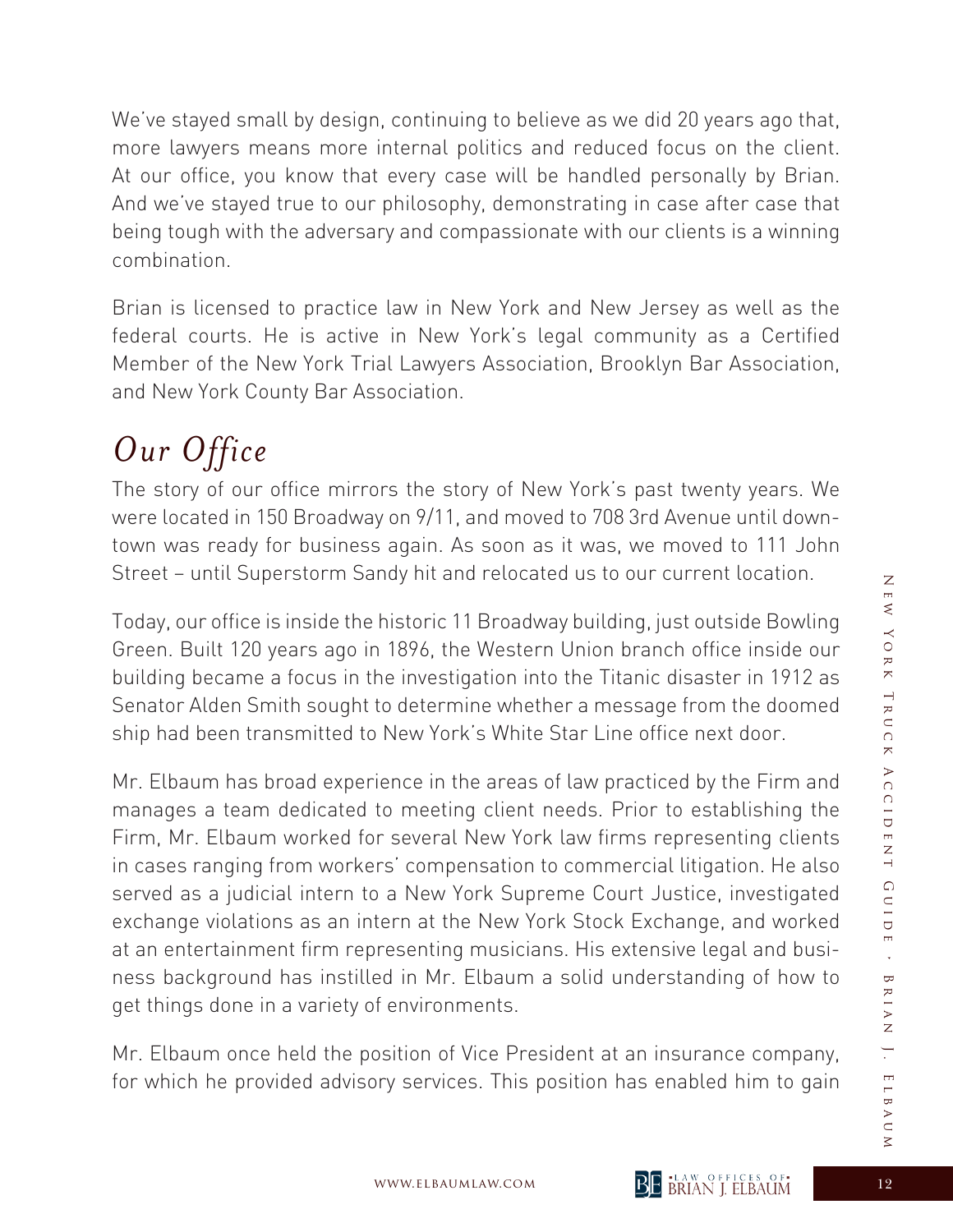an insider's view of the insurance industry. He translates that insight into solid advice for his clients on insurance-related matters.

In establishing the Firm, Mr. Elbaum received guidance and inspiration from his father, the late David Elbaum, Esq. David Elbaum served as Of Counsel to the Firm in its early years and provided key insights into several cases.